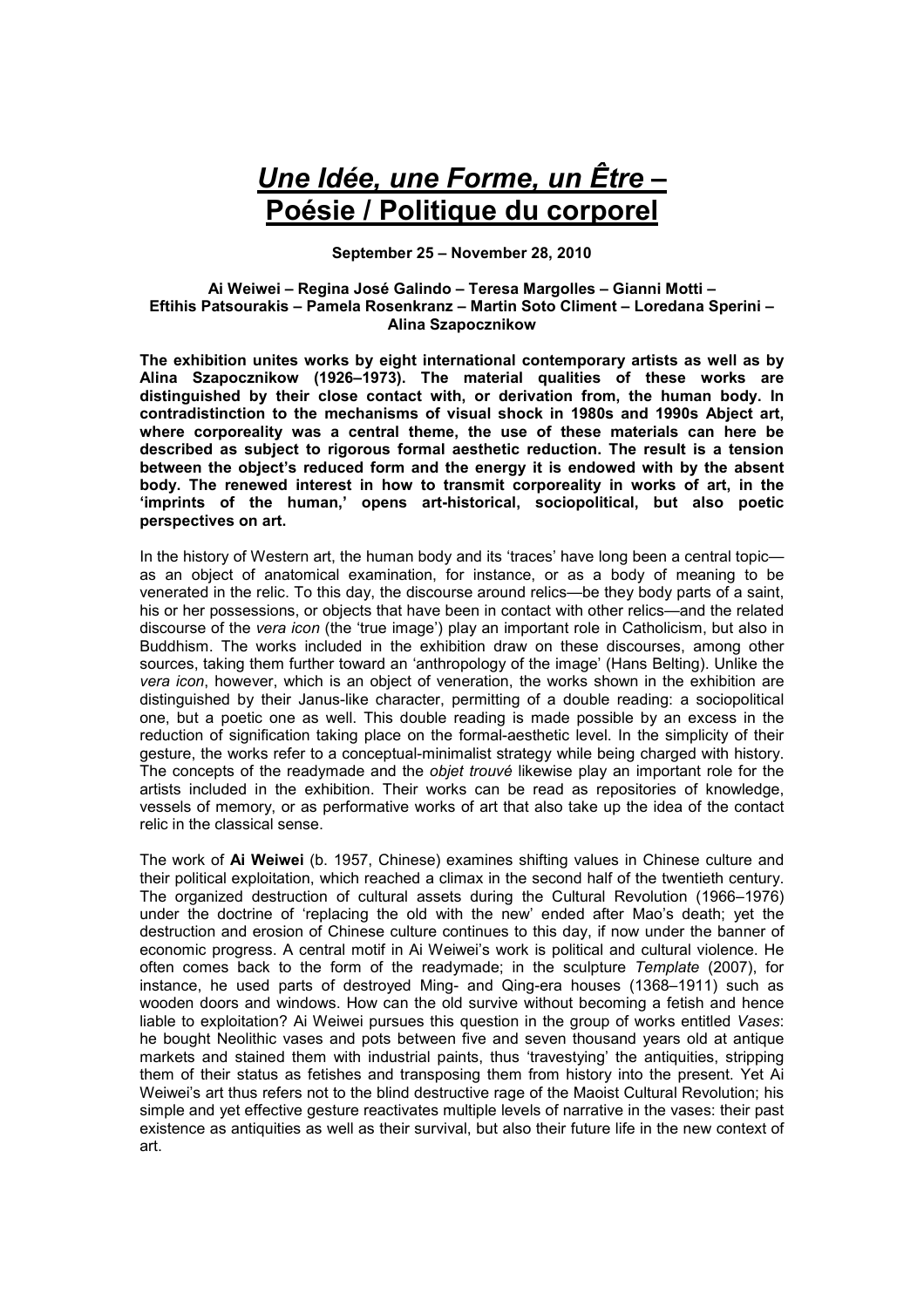**Regina José Galindo** (b. 1974, Guatemalan) first became known for her performances in the tradition of Body art. In her performance *Yesoterapia* (2006), for instance, the artist had her body put in a plaster cast for five full days; in *Himenoplastia* (2004), she underwent hymenoplasty, or surgical reconstruction of the hymen. José Galindo's works point to the continuing prevalence of patriarchal social structures and the discrimination of women they entail, social injustice, censorship, and state power. The work *La Conquista* (2005)—two long hair wigs, presented on poles painted white—symbolizes the ongoing exploitation by the Western 'colonial power' of women in countries of the Third World and emerging nations: one of the wigs was made out of the hair of Guatemalan, the other, of Indian women. José Galindo thus refers to the fact that many women in these countries are compelled by economic hardship to sell their long hair to the beauty industry, forfeiting what is for them an important symbol of their identity. The artist herself speaks of a modern form of 'scalping' which was originally a demonstration of power used by the victorious conquerors. The work suggests violence against women on yet another level if we consider the so-called femicides,<sup>1</sup> the systematic murder of women, a phenomenon that has been widespread especially in Mexico (Ciudad Juárez) and Guatemala (Guatemala City) since the turn of the millennium. Their bodies are cruelly mutilated, and the murderers often cut their hair in order to sell it.

Since the early 1990s, the artist and forensic medical examiner **Teresa Margolles** (b. 1963, Mexican) has volunteered at a morgue in Mexico City where numerous victims of violent crimes, many of them unidentified, are brought in every day. These circumstances define the situation out of which Margolles creates her works, which often consist of 'leftover substances' from corpses. There is often a dynamic and tense interaction between the sober formal aesthetic of her works and the viewers' highly emotional responses. Yet the artist is not primarily interested in provocation; rather, she aims at a critique of a social injustice that extends even beyond death. Margolles's works thus fuse an indictment of this injustice with aspects of catharsis and the intention to honor the dead. The anonymous bodies that arrive at Mexico City's mortuaries every day often disappear into mass graves or are cremated; the same happens to the deceased whose families cannot afford a proper burial. The uses of the dead body, the changes it undergoes, and its eventual dissolution become symbols in Margolles's works for systems of value in which we can read social and political structures; at the same time, these works, by virtue of their transposition into the White Cube, also function as a form of recollection. Another integral component of each work is an explanatory statement—in the case of the work *37 cuerpos* (2007), it reads as follows: "Remnants of threads used after the autopsy to sew up bodies of persons who have suffered a violent death. Each thread represents a body."

The central strategy in the work of **Gianni Motti** (b. 1958, Italian/Swiss) is directed not so much toward the aim of creating a physical work of art; instead, he seeks to circulate stories that, through viral dissemination, will develop into more and more elaborate legends and rumors. This subversive and ephemeral form of behavior swings back and forth between the rational and the irrational, between irony and provocation. In 1997, he took the place of the then-absent Indonesian ambassador to the United Nations Commission on Human Rights, where he initiated a debate about ethnic minorities; on another occasion, he portrayed the cult leader Raël (2004). In the exhibition, the work *Mani Pulite*—a bar of soap allegedly made out of fat from Silvio Berlusconi's abdomen—is shown for the first time since 2005. Berlusconi has undergone liposuction in 2004, after which Motti claimed to have received the fat. On the one hand, *Mani Pulite* is an ironic commentary about a tragicomic political figure who milked the story of his cosmetic surgery for its publicity value, and on the other hand on political news coverage. Berlusconi exemplifies how the body can be employed for politics. By mixing liposuction, lifting, and hair implants with democracy, freedom, his affairs, miracles and religion, he brings the cult of the body to the verge of caricature. Furthermore, the work's title refers to the bribery affairs that rocked Italy in the early 1990s. The bronze *Belgium Landing (First Step in Belgium)* (2010), by contrast, would appear to be rather atypical of Motti's art. Invited to participate in an exhibition, the artist traveled to the country for the first time. As he exited from the airplane, his first footprint was preserved at his request: he stepped into a bed  $\overline{a}$ 

<sup>1</sup> The term refers not to killings in domestic settings but to murders that take place in the public space. In 2001, twelve sex workers were killed in Guatemala City; sexist and misogynistic messages were carved into their bodies. These first murders triggered a series of imitation crimes. Between 2001 and 2008, over 3,000 women were murdered.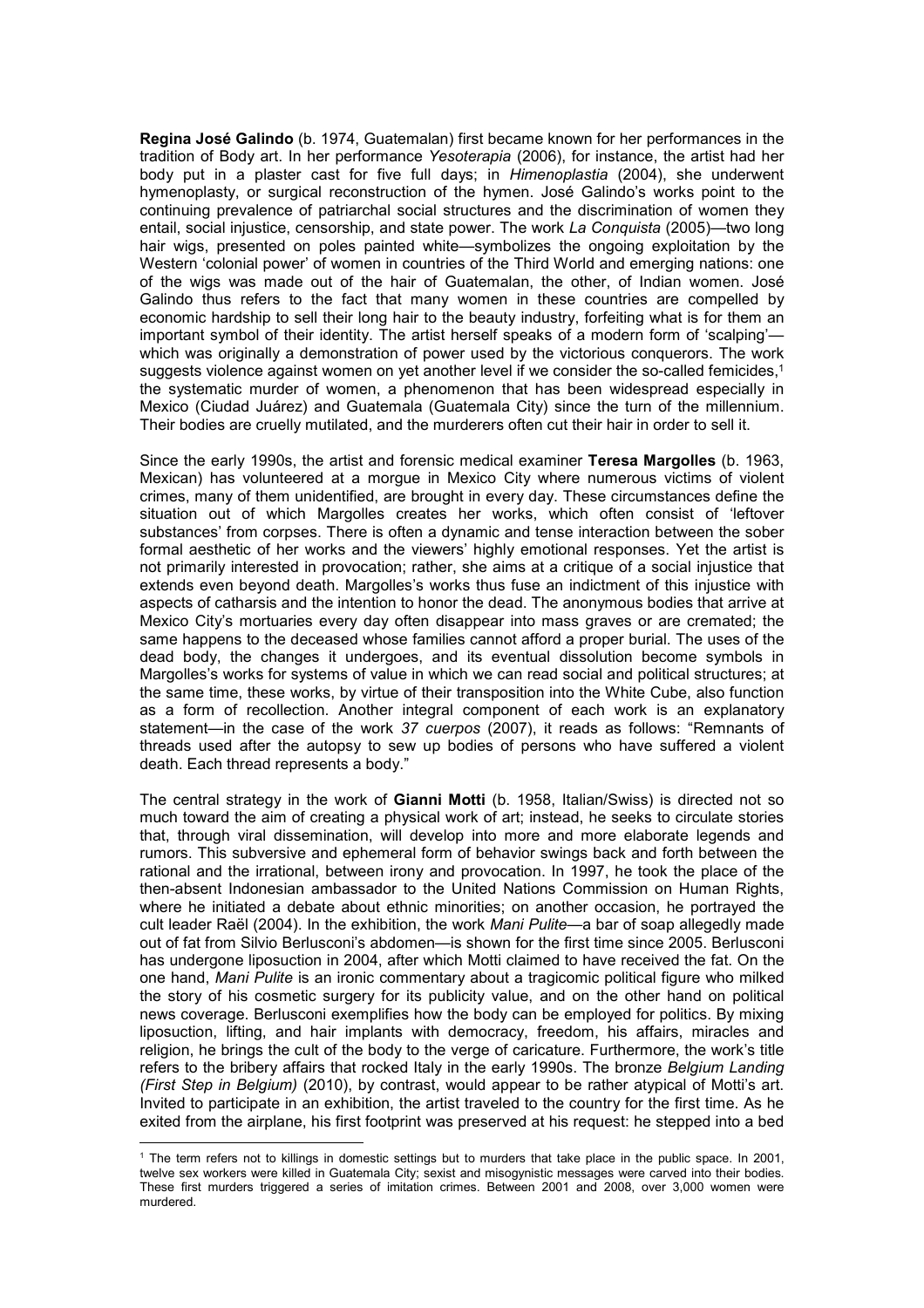of unset cement. The resulting imprint is not only a humorous reference to the traditional culture around the 'footsteps' of stars during representative visits; it also points toward Belgium's history as a colonial power.

The works of **Eftihis Patsourakis** (b. 1967, Greek) address issues such as remembering and forgetting, the writing of history and its dissolution. Several series of works are based on family photo albums the artist buys in junk stores. The photo album is, within the private sphere of the family, the place where history is created par excellence; but it remains active only so long as there are descendants who sustain this process by telling oral histories. Photo albums act as witnesses to past existences and moments; they also trace family trees. In the ongoing series *Curtain* (2009), however, Patsourakis works not with the found photographs or the main pages of these albums; he instead uses the glassine-like separators inserted between the pages to which the pictures are attached. Due to their fragility, these sheets are especially prone to tears and creases. The artist is interested in these subtle traces people inadvertently create as they browse in the albums; he uses various neon colors to bring them to relief-like prominence. This formal-aesthetic intervention also engenders a new tension: the neon colors, which we associate with the future, with 'modernity,' contrast with the nostalgic activity of browsing, of refreshing memories, as well as the wear this activity causes to the object and the unintended new traces it leaves.

Features of formal aesthetics such as reflections, foldings, Möbius bands, and voids are of great importance in the works of **Pamela Rosenkranz** (b. 1979, Swiss), which often strike the viewer as rigorous and conceptual: she ties these features to a discourse on the presence and absence of bodies that draws on contemporary philosophy. The photogram has been among the artist's media for years; with its tactile aspect, it is especially suitable to this discourse. Unlike the photograph, which is created using a camera, the photogram is the result of an immediate exposure of photosensitive material such as film or photographic paper—the medium, that is to say, comes in direct contact with the object to be depicted. In her series *Spills* (since 2007), the artist chewed on a variety of medications, from an antidepressant to vitamin pills, before spitting what was left of them onto photographic paper, where this act left a unique expressionistic imprint of pill residue and saliva. The series of color photograms *More Core* (2010) similarly relies on pills, which are here used as they are and placed directly on the photographic paper to create an arrangement that can be read as an abstract representation of a pair of eyes. Seen from afar, the garishly colorful pairs of dots recall the eyes of androids in science fiction movies such as *The Terminator* (1984). This seemingly ironic reference created by the colors of the pills—originally designed to prevent unintended ingestion—is not accidental, if we consider that these chemical substances are considered protagonists in the modification of mind and body.

In his objects and sculptural installations, the artist **Martin Soto Climent** (b. 1977, Mexican) uses mostly simple objects and things he finds in the street or buys at thrift stores. He arranges these objects—which are sometimes unaltered, sometimes subject to minimal interventions—in new constellations to create sculptures or installations in the exhibition space. In *Desire* (2009), Soto Climent uses eyeglasses cases, which he folds to make it look as though they lasciviously stuck out their tongues. Such recontextualizations draw on ideas developed by the Surrealists and their relation to the object: they already examined the object as a fragment of recollection—as a possible way of evoking individual memories rather than socially sanctioned ones, of prompting and developing the beholder's own associative imagination. Yet this function required a gesture performed by the artist to charge the object with power, a transmission of energy comparable to that which constitutes the contact relic. The object breaks free from its intended purpose; it is meant to astonish and surprise. As André Breton described it in one of his manifestos: "Objectivation de l'activité de rêve, son passage dans la réalité."

**Loredana Sperini** (b. 1970, Italian/Swiss) first became known for her drawings and embroideries representing delicate figures and groups of figures about to dissolve as they grow out into rhizomatic networks, suspended in a timeless spatial situation. The medium of manual embroidery—a highly traditional and time-consuming craft—served Sperini as a particularly suitable formal-aesthetic equivalent and medium for the 'retardation,' the almost frozen temporality of her work. Rendering time and its instability visible is one of Sperini's central interests. In 2007, she begins work on a new group of pieces, a series of small